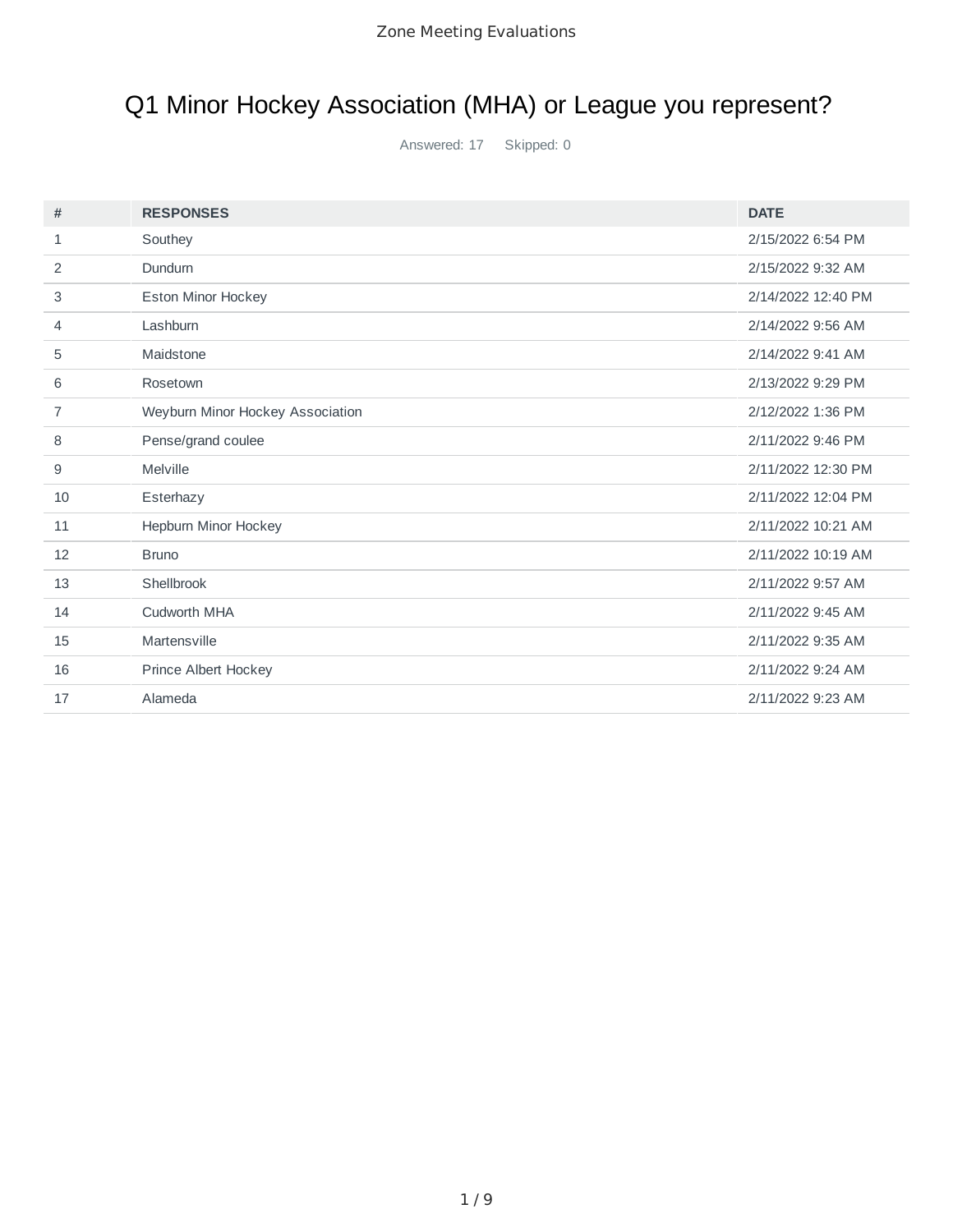### Q2 Do you have any concerns with the proposed re-structuring of the Hockey Saskatchewan Board of Directors?

| #              | <b>RESPONSES</b>                                                                                                                                                                                                                                                                                                                                                                                                                                                                                                                                                                                                                                                                                                                                                                                                                                                                                                                                                                                                                                                                                                                                                      | <b>DATE</b>        |
|----------------|-----------------------------------------------------------------------------------------------------------------------------------------------------------------------------------------------------------------------------------------------------------------------------------------------------------------------------------------------------------------------------------------------------------------------------------------------------------------------------------------------------------------------------------------------------------------------------------------------------------------------------------------------------------------------------------------------------------------------------------------------------------------------------------------------------------------------------------------------------------------------------------------------------------------------------------------------------------------------------------------------------------------------------------------------------------------------------------------------------------------------------------------------------------------------|--------------------|
| 1              | No                                                                                                                                                                                                                                                                                                                                                                                                                                                                                                                                                                                                                                                                                                                                                                                                                                                                                                                                                                                                                                                                                                                                                                    | 2/15/2022 6:54 PM  |
| 2              | No                                                                                                                                                                                                                                                                                                                                                                                                                                                                                                                                                                                                                                                                                                                                                                                                                                                                                                                                                                                                                                                                                                                                                                    | 2/15/2022 9:32 AM  |
| 3              | Just the verbiage of the tier system - ensure that smaller communities without a senior team<br>know they have a voice and chance to take part in that tier.                                                                                                                                                                                                                                                                                                                                                                                                                                                                                                                                                                                                                                                                                                                                                                                                                                                                                                                                                                                                          | 2/14/2022 12:40 PM |
| 4              | No                                                                                                                                                                                                                                                                                                                                                                                                                                                                                                                                                                                                                                                                                                                                                                                                                                                                                                                                                                                                                                                                                                                                                                    | 2/14/2022 9:41 AM  |
| 5              | No                                                                                                                                                                                                                                                                                                                                                                                                                                                                                                                                                                                                                                                                                                                                                                                                                                                                                                                                                                                                                                                                                                                                                                    | 2/13/2022 9:29 PM  |
| 6              | No concerns with proposed re-structuring.                                                                                                                                                                                                                                                                                                                                                                                                                                                                                                                                                                                                                                                                                                                                                                                                                                                                                                                                                                                                                                                                                                                             | 2/12/2022 1:36 PM  |
| $\overline{7}$ | Not really                                                                                                                                                                                                                                                                                                                                                                                                                                                                                                                                                                                                                                                                                                                                                                                                                                                                                                                                                                                                                                                                                                                                                            | 2/11/2022 9:46 PM  |
| 8              | No                                                                                                                                                                                                                                                                                                                                                                                                                                                                                                                                                                                                                                                                                                                                                                                                                                                                                                                                                                                                                                                                                                                                                                    | 2/11/2022 12:30 PM |
| 9              | No                                                                                                                                                                                                                                                                                                                                                                                                                                                                                                                                                                                                                                                                                                                                                                                                                                                                                                                                                                                                                                                                                                                                                                    | 2/11/2022 12:04 PM |
| 10             | Yes I disagree with some of the wording in the three different tiers. I think it will make the<br>average member not think they are eligible with the wording for the third tier saying plus Senior<br>Hockey. It makes it look like you must have senior hockey. Could it be worded of 100<br>members with or without a Senior Hockey team. Also I don't see anywhere in the proposal of<br>how you are going to keep a diversity of people from around Sask on the Board. I know<br>currently you have a wide segment of Sask covered, but how is that in place for the future. It<br>needs to be clearly outlined otherwise future Boards could get ingrown, and just a certain<br>segment be on the Board. This is very important because you are moving from a rather large<br>Board to only 9. All areas of the province need to be covered-- this needs to be very clearly<br>outlined in the New Board Structure moving forward. We can't say it will just happen. We do<br>not know who will be involved moving forward. We have a large province and knowing that a<br>huge problem in hockey is politics we have to be very careful how one moves forward. | 2/11/2022 10:21 AM |
| 11             | <b>No</b>                                                                                                                                                                                                                                                                                                                                                                                                                                                                                                                                                                                                                                                                                                                                                                                                                                                                                                                                                                                                                                                                                                                                                             | 2/11/2022 10:19 AM |
| 12             | no                                                                                                                                                                                                                                                                                                                                                                                                                                                                                                                                                                                                                                                                                                                                                                                                                                                                                                                                                                                                                                                                                                                                                                    | 2/11/2022 9:57 AM  |
| 13             | <b>No</b>                                                                                                                                                                                                                                                                                                                                                                                                                                                                                                                                                                                                                                                                                                                                                                                                                                                                                                                                                                                                                                                                                                                                                             | 2/11/2022 9:45 AM  |
| 14             | none                                                                                                                                                                                                                                                                                                                                                                                                                                                                                                                                                                                                                                                                                                                                                                                                                                                                                                                                                                                                                                                                                                                                                                  | 2/11/2022 9:35 AM  |
| 15             | None                                                                                                                                                                                                                                                                                                                                                                                                                                                                                                                                                                                                                                                                                                                                                                                                                                                                                                                                                                                                                                                                                                                                                                  | 2/11/2022 9:24 AM  |
| 16             | N <sub>0</sub>                                                                                                                                                                                                                                                                                                                                                                                                                                                                                                                                                                                                                                                                                                                                                                                                                                                                                                                                                                                                                                                                                                                                                        | 2/11/2022 9:23 AM  |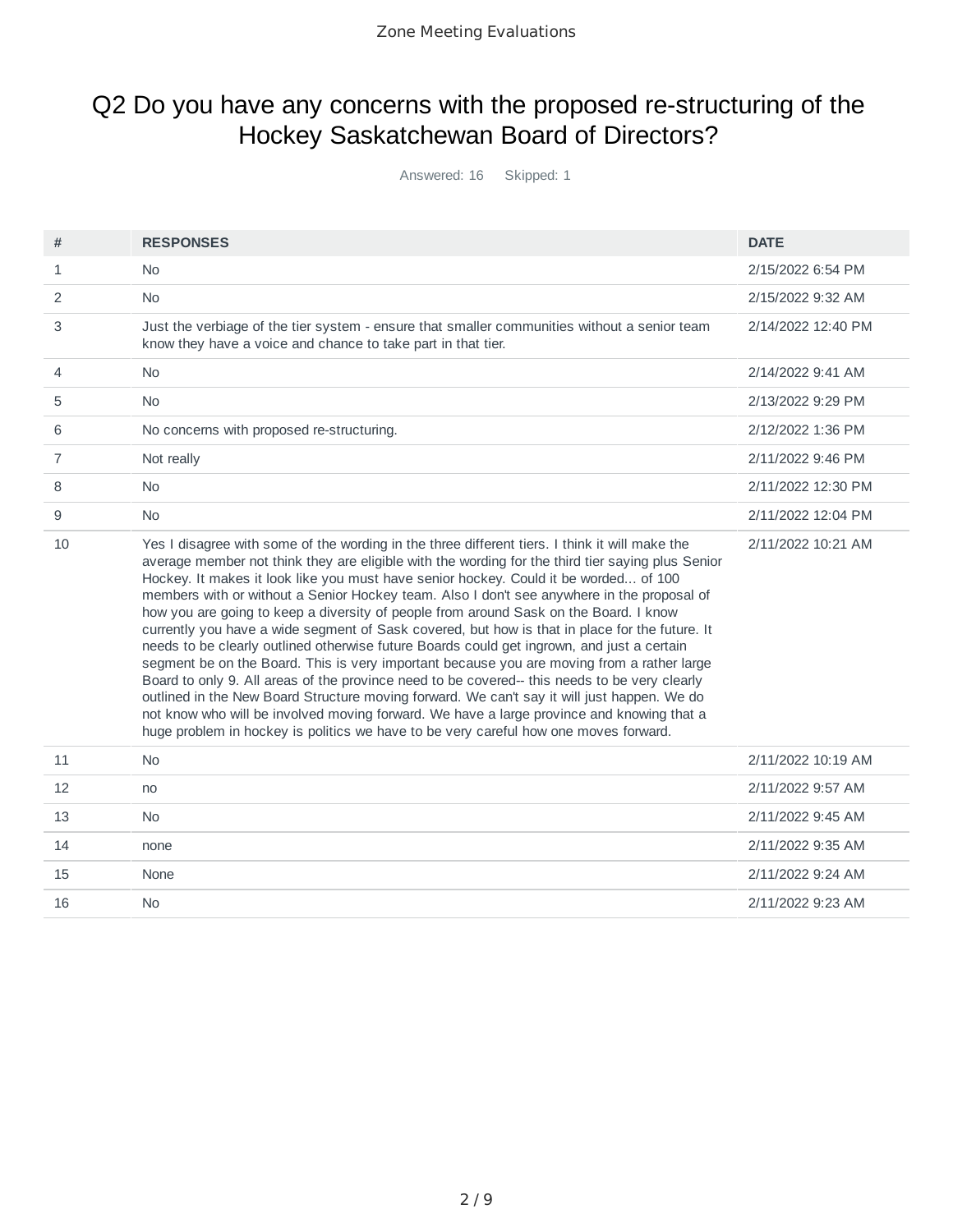## Q3 What words or phrases would you use to define Hockey Politics?

| #              | <b>RESPONSES</b>                                                                                                                                                                                                                                                                  | <b>DATE</b>        |
|----------------|-----------------------------------------------------------------------------------------------------------------------------------------------------------------------------------------------------------------------------------------------------------------------------------|--------------------|
| 1              | Parents. Parents personal agendas. Parents biased opinions.                                                                                                                                                                                                                       | 2/15/2022 6:54 PM  |
| $\overline{2}$ | Phrases like "It's not how good you are, it's who you know" or other clique phrases like<br>"coaches kid" etc were stereotypes of the past.                                                                                                                                       | 2/15/2022 9:32 AM  |
| 3              | An unfair situation that a participant may experience based on outside factors - 100%<br>unrelated to that participants skill or ability. Typically it is preferential treatment commonly<br>related to financials                                                                | 2/14/2022 12:40 PM |
| $\overline{4}$ | Some kids get left behind or left out, due to 'hockey politics'                                                                                                                                                                                                                   | 2/14/2022 9:41 AM  |
| 5              | "It's all who you know". "Their parent paid their way onto the team". Those are the biggest<br>phrases that define "hockey politics"                                                                                                                                              | 2/13/2022 9:29 PM  |
| 6              | Politice is widespread it begins early and starts at the top. Making decisions that put the<br>interests of a person or persons in a position of power that created an unjust situation within a<br>team, division, or association.                                               | 2/12/2022 1:36 PM  |
| $\overline{7}$ | Mostly due to adults not being able to be adults with each other. Expectations of MHA board to<br>fix it all.                                                                                                                                                                     | 2/11/2022 9:46 PM  |
| 8              | Hockey Politics speaks for itself                                                                                                                                                                                                                                                 | 2/11/2022 12:30 PM |
| 9              | Unfair evaluations with tiered hockey. Player selection based off relationships of parents.                                                                                                                                                                                       | 2/11/2022 12:04 PM |
| 10             | Politics are situations where one person or group is given more privilege or favored in the<br>process of choosing teams, Boards, or any other activities in relation to the sport of Hockey.<br>Those in power making decisions to appeal to those who they are associated with. | 2/11/2022 10:21 AM |
| 11             | Negative nature Favouritism                                                                                                                                                                                                                                                       | 2/11/2022 10:19 AM |
| 12             | Old boys club, favoritism, the coaches buddies kid                                                                                                                                                                                                                                | 2/11/2022 9:57 AM  |
| 13             | Issues between individuals involved mainly to do with something negative.                                                                                                                                                                                                         | 2/11/2022 9:45 AM  |
| 14             | it should always be about the kids, parents and coaches need to remember that.                                                                                                                                                                                                    | 2/11/2022 9:35 AM  |
| 15             | Unfair, Biased.                                                                                                                                                                                                                                                                   | 2/11/2022 9:24 AM  |
| 16             | Urban                                                                                                                                                                                                                                                                             | 2/11/2022 9:23 AM  |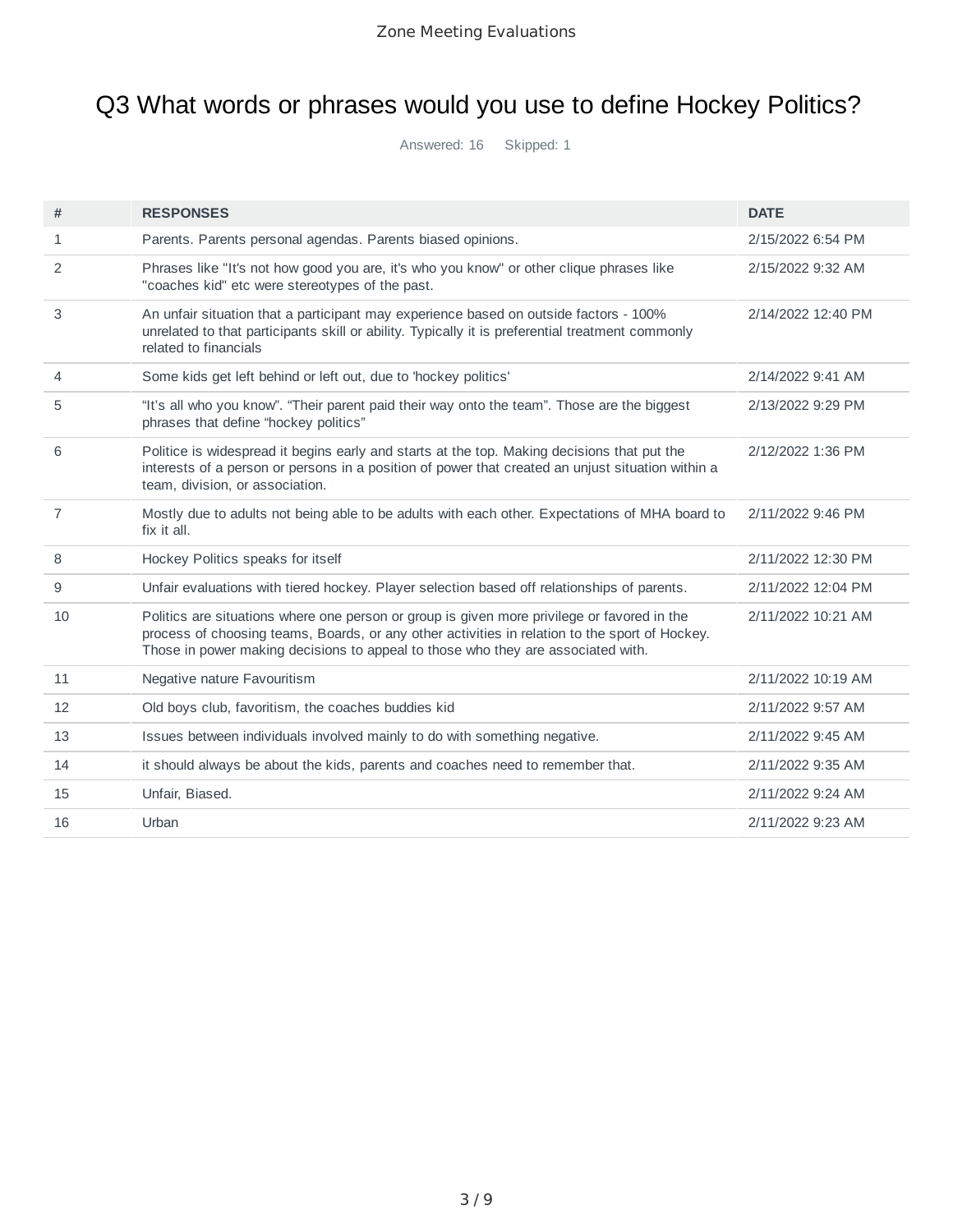### Q4 As an MHA what can you do to create a "Welcoming Atmosphere" annually for all parents and coaches of teams within your Membership?

| #  | <b>RESPONSES</b>                                                                                                                                                                                                                                                                                                                                                                                                                                                                                                                                                                                                                                                                                                          | <b>DATE</b>        |
|----|---------------------------------------------------------------------------------------------------------------------------------------------------------------------------------------------------------------------------------------------------------------------------------------------------------------------------------------------------------------------------------------------------------------------------------------------------------------------------------------------------------------------------------------------------------------------------------------------------------------------------------------------------------------------------------------------------------------------------|--------------------|
| 1  | We try and keep the focus on all players being able to be involved and part of a team. The<br>focus is on what is good for the association long term and everyone involved, instead of<br>individuals with self motivated intentions and short term goals.                                                                                                                                                                                                                                                                                                                                                                                                                                                                | 2/15/2022 6:54 PM  |
| 2  | We hold an early season steak night fundraiser that gets all members together for an evening.                                                                                                                                                                                                                                                                                                                                                                                                                                                                                                                                                                                                                             | 2/15/2022 9:32 AM  |
| 3  | Information sessions, stay completely uninvolved with all the politics of the game, promote<br>"fun" through the league play and teams.                                                                                                                                                                                                                                                                                                                                                                                                                                                                                                                                                                                   | 2/14/2022 12:40 PM |
| 4  | This is one of the issues I am struggling with as a MHA President - any advice would be<br>appreciated.                                                                                                                                                                                                                                                                                                                                                                                                                                                                                                                                                                                                                   | 2/14/2022 9:41 AM  |
| 5  | All parents and players get the same experience. U7 players are all on the ice together and the<br>parents all have a start of the year meeting to get the ins and outs of the association                                                                                                                                                                                                                                                                                                                                                                                                                                                                                                                                | 2/13/2022 9:29 PM  |
| 6  | Starting early prior to the season having a "Welcome back to Hockey" event with an emphasis<br>on a FUN and welcoming environment.                                                                                                                                                                                                                                                                                                                                                                                                                                                                                                                                                                                        | 2/12/2022 1:36 PM  |
| 7  | Parents: More of a structured opening team meeting. Coaching philosophies defined,<br>expectations, explain "what is minor hockey" Coaches: would love for coaches to feel like the<br>MHA has their back and supports their development and goals for the season.                                                                                                                                                                                                                                                                                                                                                                                                                                                        | 2/11/2022 9:46 PM  |
| 8  | Now that registration has went online and nothing is in person. Could schedule a welcome to<br>hockey night and go over the minor hockey expectations as well answer questions                                                                                                                                                                                                                                                                                                                                                                                                                                                                                                                                            | 2/11/2022 12:30 PM |
| 9  | Provide coach mentoring, have experienced coaches/managers work with new coaches and<br>managers of you gets age groups to provide advise. Parent meeting with board members to<br>address concerns throughout the season.                                                                                                                                                                                                                                                                                                                                                                                                                                                                                                | 2/11/2022 12:04 PM |
| 10 | We need to continue to grow our welcome evenings and information evenings. As SASK<br>Hockey- it would be very helpful to have a video series that we could share at these meetings<br>outlining the goals of Hockey. It would also be great if all hockey MHL would receive a<br>welcome email to send out with links to all relevant things on the Hockey Sask webpage to all<br>our members every year. There could be videos for new members and ones for returning.<br>There could also be once you are registered on our Hockey Canada an email could go out to all<br>teams Emails could be specialized for each team This would be very helpful to give an<br>overall explanation of all things hockey. Thank you | 2/11/2022 10:21 AM |
| 11 | We have a year end party per team where the parents and the players can do fun activities<br>together. (Eg) watersiding. We could look at doing some sort of team building early in the<br>season. However in a small town everyone knows each other and I feel that they feel<br>welcomed overall                                                                                                                                                                                                                                                                                                                                                                                                                        | 2/11/2022 10:19 AM |
| 12 | I believe we do a good job at that already, tiering kids can lead to some parents not feeling<br>welcomed.                                                                                                                                                                                                                                                                                                                                                                                                                                                                                                                                                                                                                | 2/11/2022 9:57 AM  |
| 13 | Be sure to provide equal opportunity for all, treat all families with respect and acknowledge<br>thoughts and ideas of all.                                                                                                                                                                                                                                                                                                                                                                                                                                                                                                                                                                                               | 2/11/2022 9:45 AM  |
| 14 | provide information and resources so new families know what to expect and how to navigate<br>the common parts of the game. Equipment needs, maintenance of skates, sticks. Access to<br>used equipment                                                                                                                                                                                                                                                                                                                                                                                                                                                                                                                    | 2/11/2022 9:35 AM  |
| 15 | Focus more attention to giving families/coaches resources to help hook them into hockey.                                                                                                                                                                                                                                                                                                                                                                                                                                                                                                                                                                                                                                  | 2/11/2022 9:24 AM  |
| 16 | Have rules similar to ice size that each age group must follow. Example, no short benches for<br>certain age, or take turns for goalie until certain age group. Just a couple examples                                                                                                                                                                                                                                                                                                                                                                                                                                                                                                                                    | 2/11/2022 9:23 AM  |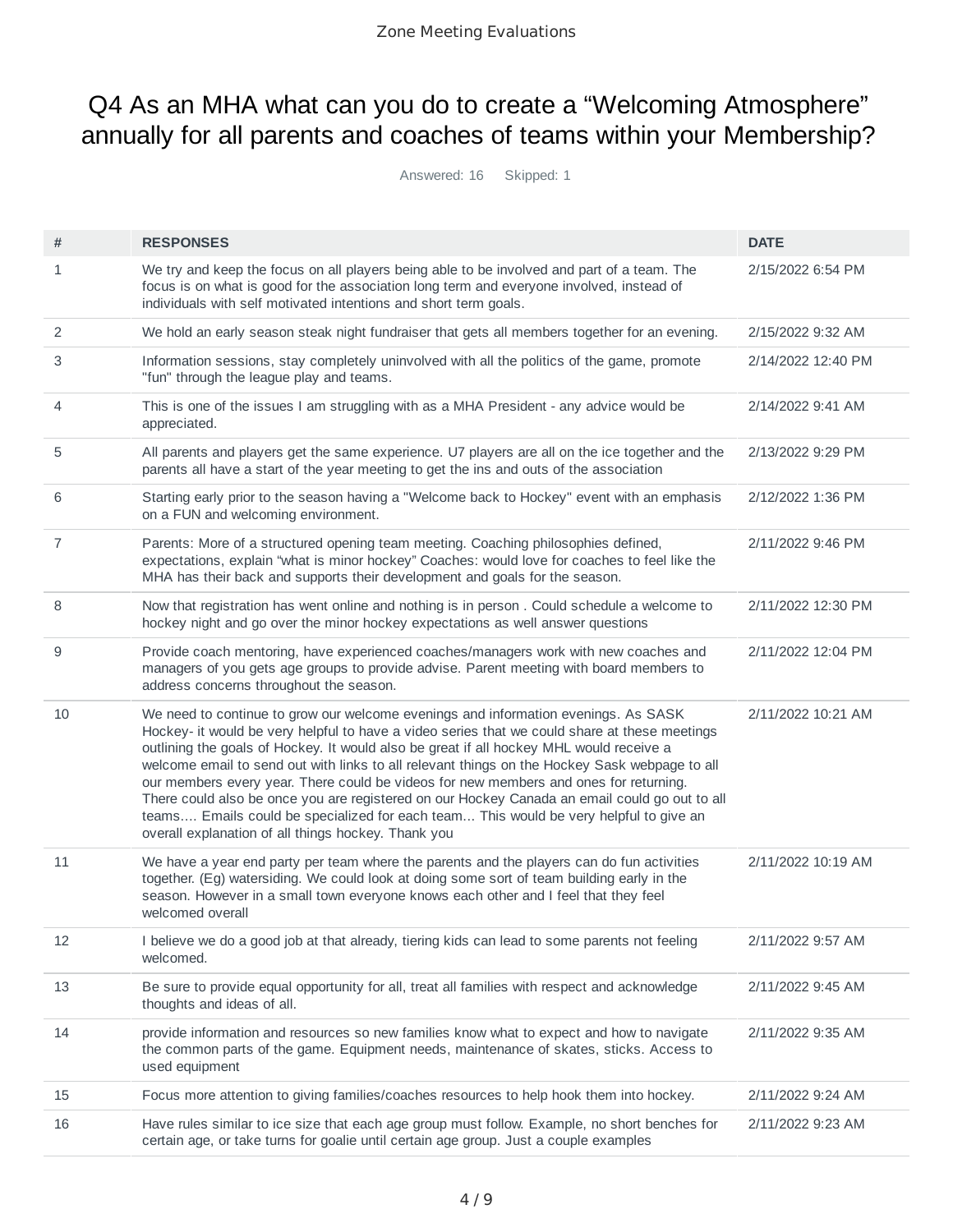#### Q5 As an MHA what policies/standards/procedures can you Association put in place to ensure coaches are focusing on the importance of skill, development, fun and retaining players in the game?

| #              | <b>RESPONSES</b>                                                                                                                                                                                                                                                                                                                                                                                                                                                                                                                                                                                                                                                            | <b>DATE</b>        |
|----------------|-----------------------------------------------------------------------------------------------------------------------------------------------------------------------------------------------------------------------------------------------------------------------------------------------------------------------------------------------------------------------------------------------------------------------------------------------------------------------------------------------------------------------------------------------------------------------------------------------------------------------------------------------------------------------------|--------------------|
| $\mathbf{1}$   | We have a code of conduct with expectations, responsibilities, written out that we have all<br>coaches sign. This helps with accountability to what is written because they have signed and<br>agreed to it.                                                                                                                                                                                                                                                                                                                                                                                                                                                                | 2/15/2022 6:54 PM  |
| 2              | We stress that they follow the Hockey Canada development plan. We've began to implement a<br>peer coaches review plan for the association.                                                                                                                                                                                                                                                                                                                                                                                                                                                                                                                                  | 2/15/2022 9:32 AM  |
| 3              | Are there coaching clinics that teach inclusion tactics?                                                                                                                                                                                                                                                                                                                                                                                                                                                                                                                                                                                                                    | 2/14/2022 9:41 AM  |
| 4              | We give the coaches all resources possible. Whether is be mentors, hockey Canada, hockey<br>Sask or out side information. We encourage all our coaches to use apps and modern<br>technology for practice plans and to help with players development                                                                                                                                                                                                                                                                                                                                                                                                                         | 2/13/2022 9:29 PM  |
| 5              | We can encourage our development committee and ensure that our members are aware of the<br>committee. Create and bring awareness around "fair Play policy". Strengthen the cohesiveness<br>of our executive - division directors.                                                                                                                                                                                                                                                                                                                                                                                                                                           | 2/12/2022 1:36 PM  |
| 6              | Mandatory check ins with division reps during season Mid season surveys to parents                                                                                                                                                                                                                                                                                                                                                                                                                                                                                                                                                                                          | 2/11/2022 9:46 PM  |
| $\overline{7}$ | Coach Mentor/ Skills coach chosen by MHA                                                                                                                                                                                                                                                                                                                                                                                                                                                                                                                                                                                                                                    | 2/11/2022 12:30 PM |
| 8              | Evaluate coaches, provide feedback. Supply external coach mentoring.                                                                                                                                                                                                                                                                                                                                                                                                                                                                                                                                                                                                        | 2/11/2022 12:04 PM |
| 9              | We need to continue to have our Board follow Hockey Sask initiatives. This is hard. The<br>coaches who have been trained recently are more on board. there are a few old school ones<br>who are hard to bring up to speed. Mentor coaches would be so important. We have used the<br>U& mentors in the past. Could have a coaching review process-- but that is a lot of work but<br>it would be interesting to have player feedback and parent feed back maybe an online survey<br>that each MHA would get their own responses back from their coaches and then can meet with<br>coaches about the process. Issue is we are all volunteers and can't take a ton more work. | 2/11/2022 10:21 AM |
| 10             | We have put up a Code of Conduct. We sent it to all minor hockey families and bench staff.<br>However we had one coach that particularly wasn't following the rules. We found that most<br>people don't read our emails and he was one of them. After a thorough sit down meeting going<br>through the rules it has been better but still needs to be watched.                                                                                                                                                                                                                                                                                                              | 2/11/2022 10:19 AM |
| 11             | Fair play policy, access to Hockey Canada coaching information.                                                                                                                                                                                                                                                                                                                                                                                                                                                                                                                                                                                                             | 2/11/2022 9:57 AM  |
| 12             | We work collectively as an executive with coaches to ensure this. Provide ideas to them for<br>development and a fun atmosphere.                                                                                                                                                                                                                                                                                                                                                                                                                                                                                                                                            | 2/11/2022 9:45 AM  |
| 13             | use of skill coaches, coach mentors. Reminders and leveraging coach evaluations/feedback to<br>ensure that we are putting coaches in place who focus on these pieces                                                                                                                                                                                                                                                                                                                                                                                                                                                                                                        | 2/11/2022 9:35 AM  |
| 14             | Check in with coaches, watch practices, send out links to drills/skills that can be utilized.                                                                                                                                                                                                                                                                                                                                                                                                                                                                                                                                                                               | 2/11/2022 9:24 AM  |
| 15             | Comprehensive, consistent season plans that each coach of the say u7, u9 must follow.<br>Including drills etc.                                                                                                                                                                                                                                                                                                                                                                                                                                                                                                                                                              | 2/11/2022 9:23 AM  |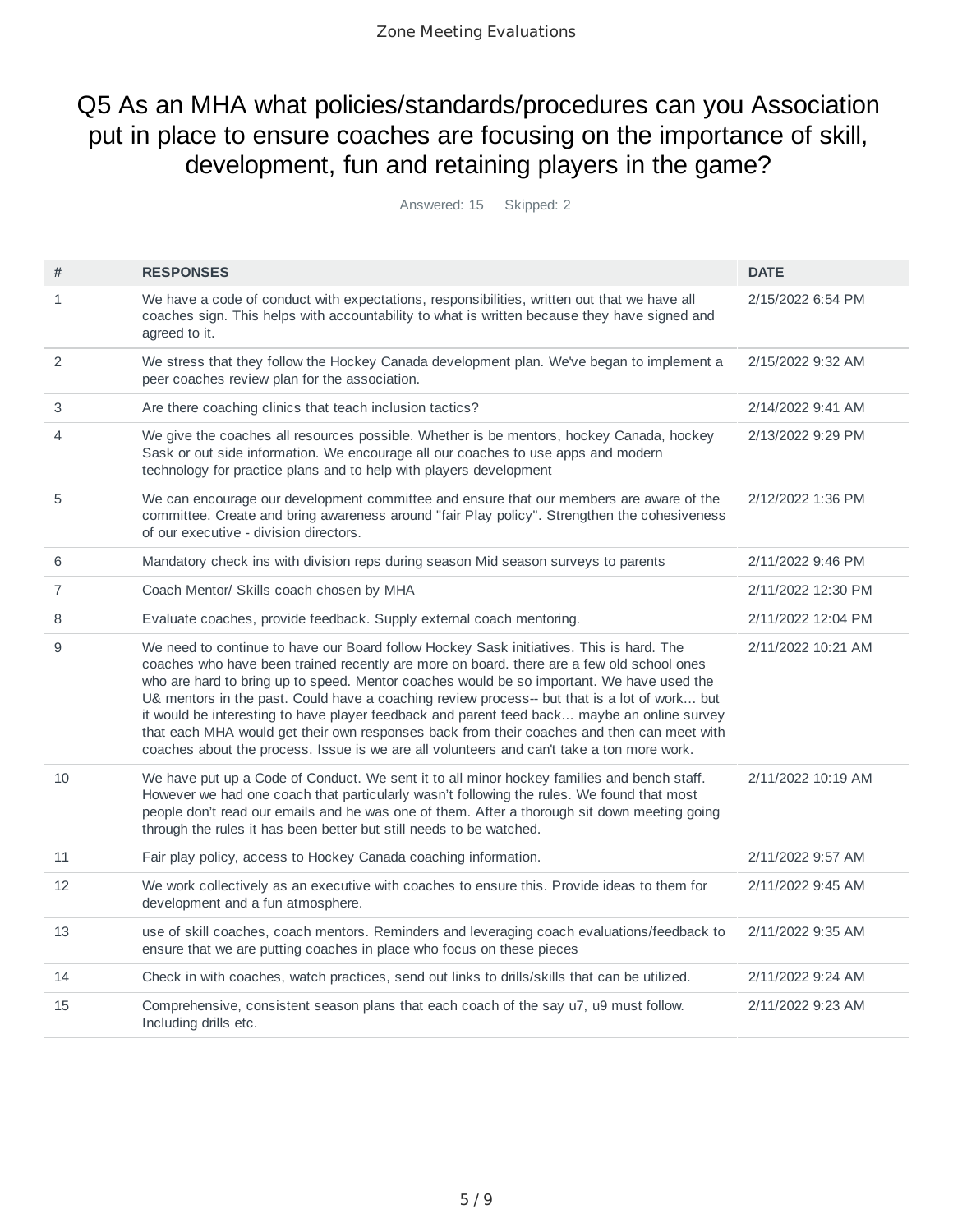## Q6 How can we stop Politics in Hockey?

| #              | <b>RESPONSES</b>                                                                                                                                                                                                                                                                                                                                         | <b>DATE</b>        |
|----------------|----------------------------------------------------------------------------------------------------------------------------------------------------------------------------------------------------------------------------------------------------------------------------------------------------------------------------------------------------------|--------------------|
| $\mathbf{1}$   | Unrealistic to say it can be eliminated. Strong leadership from Hockey Sask would help limit<br>and control.                                                                                                                                                                                                                                             | 2/15/2022 6:54 PM  |
| 2              | Continue with bringing the issues to the forefront, making people aware of the issues and<br>having these discussions.                                                                                                                                                                                                                                   | 2/15/2022 9:32 AM  |
| 3              | When it comes to higher level of hockey - no parent coaches, no parent involvement or<br>communication with coaches. Parents should not be "talking" to coaches. Encourage coaches<br>to only discuss the game to parents and leave communications up to management.                                                                                     | 2/14/2022 12:40 PM |
| 4              | You can't stop it - it needs to be refocused                                                                                                                                                                                                                                                                                                             | 2/14/2022 9:41 AM  |
| 5              | It would take a very long time. Unfortunately it is part of the culture. From Aaa u18 down to U7,<br>the system would need to be started from scratch.                                                                                                                                                                                                   | 2/13/2022 9:29 PM  |
| 6              | Coach Selection and Independent evaluations for teams. Making sure the right people are in<br>place for coaches, assistant coaches and managers to provide strong leadership and<br>transparency across the board.                                                                                                                                       | 2/12/2022 1:36 PM  |
| $\overline{7}$ | Huge question. I don't know the answer. Hockey politics is not just about parents of the good<br>kids or ones with connections. Lots of adults seem to like to complain rather than have adult<br>conversations and there always someone who doesn't like someone else so anything they do<br>is wrong.                                                  | 2/11/2022 9:46 PM  |
| 8              | Team is selected prior to coach selection. Once team is picked then coach is selected                                                                                                                                                                                                                                                                    | 2/11/2022 12:30 PM |
| 9              | Stop tiered/carded hockey in younger age groups. Parent surveys, provide fees back.                                                                                                                                                                                                                                                                      | 2/11/2022 12:04 PM |
| 10             | Continue to be a welcoming sport. Stop the discrimination for kids when they do not get<br>accepted on teams due to where they live etc. Continue to help all feel welcome. Politics is<br>never going to be fully erased and much of the perceived politics is just that perceived and not<br>much truth to it. rumors spread quick, truth not as fast. | 2/11/2022 10:21 AM |
| 11             | Ethical people on the minor hockey association help but essentially it comes down to the<br>bench staff. Could make an ethics course portion mandatory for coach 1/2 training.                                                                                                                                                                           | 2/11/2022 10:19 AM |
| 12             | Not so sure you can.                                                                                                                                                                                                                                                                                                                                     | 2/11/2022 9:57 AM  |
| 13             | I don't think you can stop it but minimize it by maybe implementing consequesnses to those<br>involved.                                                                                                                                                                                                                                                  | 2/11/2022 9:45 AM  |
| 14             | For team selections (outside of AA) eliminate 'coach picks'. In tiered environments have<br>evaluation scores determine players placement. In house league use evaluation scores to<br>make even teams.                                                                                                                                                  | 2/11/2022 9:35 AM  |
| 15             | Try to out people in place who have good intentions. Try to have your evaluation process be as<br>fair as possible to eliminate the possibility of any biased opinions.                                                                                                                                                                                  | 2/11/2022 9:24 AM  |
| 16             | It's prominent when there are multiple teams in the same age group. Politics come to play<br>when dividing the kids. Have non parents, or people with zero ties to the age group involved<br>picking the teams. It takes any feelings of obligation out of play.                                                                                         | 2/11/2022 9:23 AM  |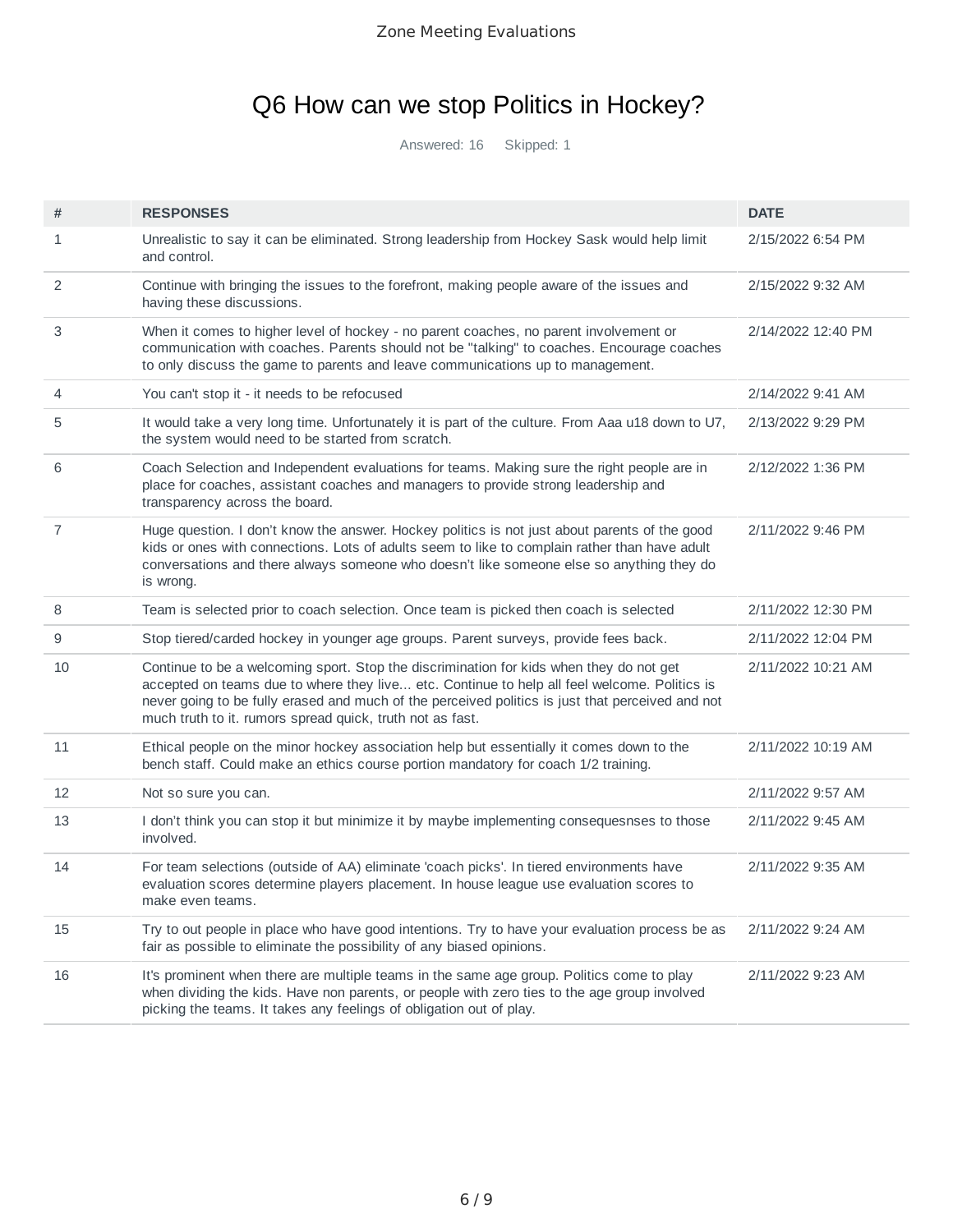### Q7 As an MHA how do all of us share in educating coaches on the importance of skill, development, fun and retaining players in the game?

| #              | <b>RESPONSES</b>                                                                                                                                                                                                                                                                                                                                                                                                                                                                                                                                                                                                                                                                                              | <b>DATE</b>        |
|----------------|---------------------------------------------------------------------------------------------------------------------------------------------------------------------------------------------------------------------------------------------------------------------------------------------------------------------------------------------------------------------------------------------------------------------------------------------------------------------------------------------------------------------------------------------------------------------------------------------------------------------------------------------------------------------------------------------------------------|--------------------|
| $\mathbf{1}$   | We as an association have an easier time trying to educate our coaches if Sask hockey says<br>those things are THE top priorities of a coach.                                                                                                                                                                                                                                                                                                                                                                                                                                                                                                                                                                 | 2/15/2022 6:54 PM  |
| 2              | We need to continue promoting the long term development of players. Skills and a love of the<br>game over win/loss record.                                                                                                                                                                                                                                                                                                                                                                                                                                                                                                                                                                                    | 2/15/2022 9:32 AM  |
| 3              | Promoting educational sessions to them. Open communication of the issues we face in the<br>sport today.                                                                                                                                                                                                                                                                                                                                                                                                                                                                                                                                                                                                       | 2/14/2022 12:40 PM |
| 4              | Larger coaching staffs could help, so there is not just one guy running the whole show on a<br>team.                                                                                                                                                                                                                                                                                                                                                                                                                                                                                                                                                                                                          | 2/14/2022 9:41 AM  |
| 5              | The more training and information available the better                                                                                                                                                                                                                                                                                                                                                                                                                                                                                                                                                                                                                                                        | 2/13/2022 9:29 PM  |
| 6              | Coaches, assistant coaches, managers and division heads that are all buying in on the<br>leadership our association and Hockey SK are providing members to ensure that we are<br>developing players.                                                                                                                                                                                                                                                                                                                                                                                                                                                                                                          | 2/12/2022 1:36 PM  |
| $\overline{7}$ | At the end of the day a good, genuine coach cares about the players being better at the end of<br>the of the year compared to the start physically and mentally and have had enough enjoyment<br>to come back. This whether they get education from an MHA or not. I have a few volunteers<br>who would love to develop more of an association level mentor for coaches or regular idea<br>sharing meetings. But as a volunteer who usually works a full time job and maybe coaches<br>one of the teams not to mention is a parent and spouse. It's hard find any extra time for these<br>nice to haves. If we had extra guidance and assistance from hockey Sask it might alleviate<br>some of the pressure. | 2/11/2022 9:46 PM  |
| 8              | Coach mentorship                                                                                                                                                                                                                                                                                                                                                                                                                                                                                                                                                                                                                                                                                              | 2/11/2022 12:30 PM |
| 9              | Virtual coaches training, meetings.                                                                                                                                                                                                                                                                                                                                                                                                                                                                                                                                                                                                                                                                           | 2/11/2022 12:04 PM |
| 10             | more communication from Hockey Sask for Coaches. Individual team communication.<br>Encouragement emails for U7 coaches with drill ideas, an encouragement quote resources on<br>the webpage. Do this for each skill level. Have online chat groups where coaches can get<br>feedback for hard situations they may be facing.                                                                                                                                                                                                                                                                                                                                                                                  | 2/11/2022 10:21 AM |
| 11             | 100%                                                                                                                                                                                                                                                                                                                                                                                                                                                                                                                                                                                                                                                                                                          | 2/11/2022 10:19 AM |
| 12             | use of coach mentors and resource sharing on our website. use coach evaluations to ensure<br>that the right coaches are selected with the right focus.                                                                                                                                                                                                                                                                                                                                                                                                                                                                                                                                                        | 2/11/2022 9:35 AM  |
| 13             | Starting from HC, Hockey Sask, and local associations we need to give coaches the tools and<br>resources they need to LEARN. Drill Hub access, Coaches Site access, etc. would be<br>opportunities for coaches to take responsibility of their learning with guided principles in place.                                                                                                                                                                                                                                                                                                                                                                                                                      | 2/11/2022 9:24 AM  |
| 14             | Not sure                                                                                                                                                                                                                                                                                                                                                                                                                                                                                                                                                                                                                                                                                                      | 2/11/2022 9:23 AM  |
|                |                                                                                                                                                                                                                                                                                                                                                                                                                                                                                                                                                                                                                                                                                                               |                    |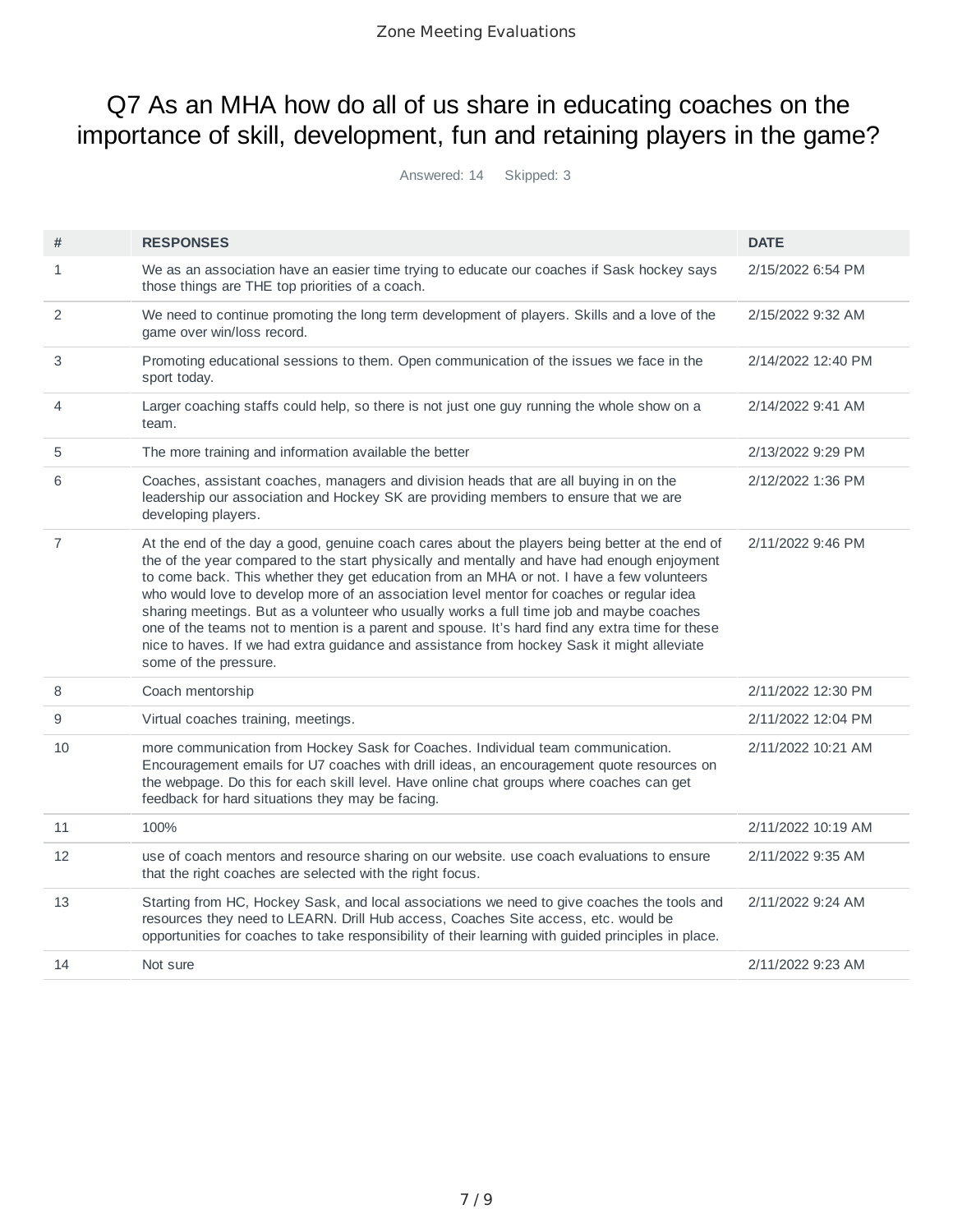### Q8 What does your MHA do to recruit Officials? If you do not do anything why and what can you consider doing?

| #              | <b>RESPONSES</b>                                                                                                                                                                                                                                                                                                       | <b>DATE</b>        |
|----------------|------------------------------------------------------------------------------------------------------------------------------------------------------------------------------------------------------------------------------------------------------------------------------------------------------------------------|--------------------|
| $\mathbf{1}$   | Word of mouth. Need better strategy, as we are not developing officials like we need                                                                                                                                                                                                                                   | 2/15/2022 6:54 PM  |
| 2              | We offer to reimburse our members for the costs of the officials course.                                                                                                                                                                                                                                               | 2/15/2022 9:32 AM  |
| 3              | Hosting recruitment camps, provided a pay back for the officials. Ie: split the cost of<br>certification?                                                                                                                                                                                                              | 2/14/2022 12:40 PM |
| $\overline{4}$ | Encourage young officials to get involved. Cover the costs of clinics. Pay cash right away, pay<br>top rates. Give constructive feedback to gain confidence.                                                                                                                                                           | 2/14/2022 9:56 AM  |
| 5              | We ahve started running small officials clinics throughout the year                                                                                                                                                                                                                                                    | 2/14/2022 9:41 AM  |
| 6              | We pay for all training for officials and have recently started a year end bonus program.                                                                                                                                                                                                                              | 2/13/2022 9:29 PM  |
| $\overline{7}$ | This year we put out an advertisement on social media but our Referee In Chief is very<br>involved and open to all new officials that are interested so everyone feels welcome to take up<br>reffing. We have a strong official mentoring program as well so that our young officials are<br>developing and supported. | 2/12/2022 1:36 PM  |
| 8              | Paying for the registration cost We are slowly getting some experienced officials in our area so<br>possibly looking at down kind of mentorship or pairings once we get there.                                                                                                                                         | 2/11/2022 9:46 PM  |
| 9              | New Ref scheduler has made sure to distribute games evenly. Previous years the was a "boys<br>club" of who got what games and how many games. With the changes this year the younger<br>officials had more games to do                                                                                                 | 2/11/2022 12:30 PM |
| 10             | Pay at minimum Hockey Sask rates Provide on ice mentoring Hockey Canada hockey<br>academy in our elementary school has added an additional 13 officials to our group. Buy end<br>of year gifts for all officials Promoting officials on social media                                                                   | 2/11/2022 12:04 PM |
| 11             | Talk to the eligible Officials in our area. We are not a huge centre. there is only so much we<br>can do.                                                                                                                                                                                                              | 2/11/2022 10:21 AM |
| 12             | Advertise on the website and talk to people who we think might be interested.                                                                                                                                                                                                                                          | 2/11/2022 10:19 AM |
| 13             | We don't do anything, always relied on kids being interested themselves.                                                                                                                                                                                                                                               | 2/11/2022 9:57 AM  |
| 14             | We haven't but are working to implement incentives to officiate Discount registration fees<br>etc.                                                                                                                                                                                                                     | 2/11/2022 9:45 AM  |
| 15             | We have not traditionally done a lot outside of hosting an officials session locally. Recruiting<br>young officials is not a problem. We have many. It's retaining older officials where it is more<br>difficult.                                                                                                      | 2/11/2022 9:35 AM  |
| 16             | Unsure.                                                                                                                                                                                                                                                                                                                | 2/11/2022 9:24 AM  |
| 17             | No fees                                                                                                                                                                                                                                                                                                                | 2/11/2022 9:23 AM  |